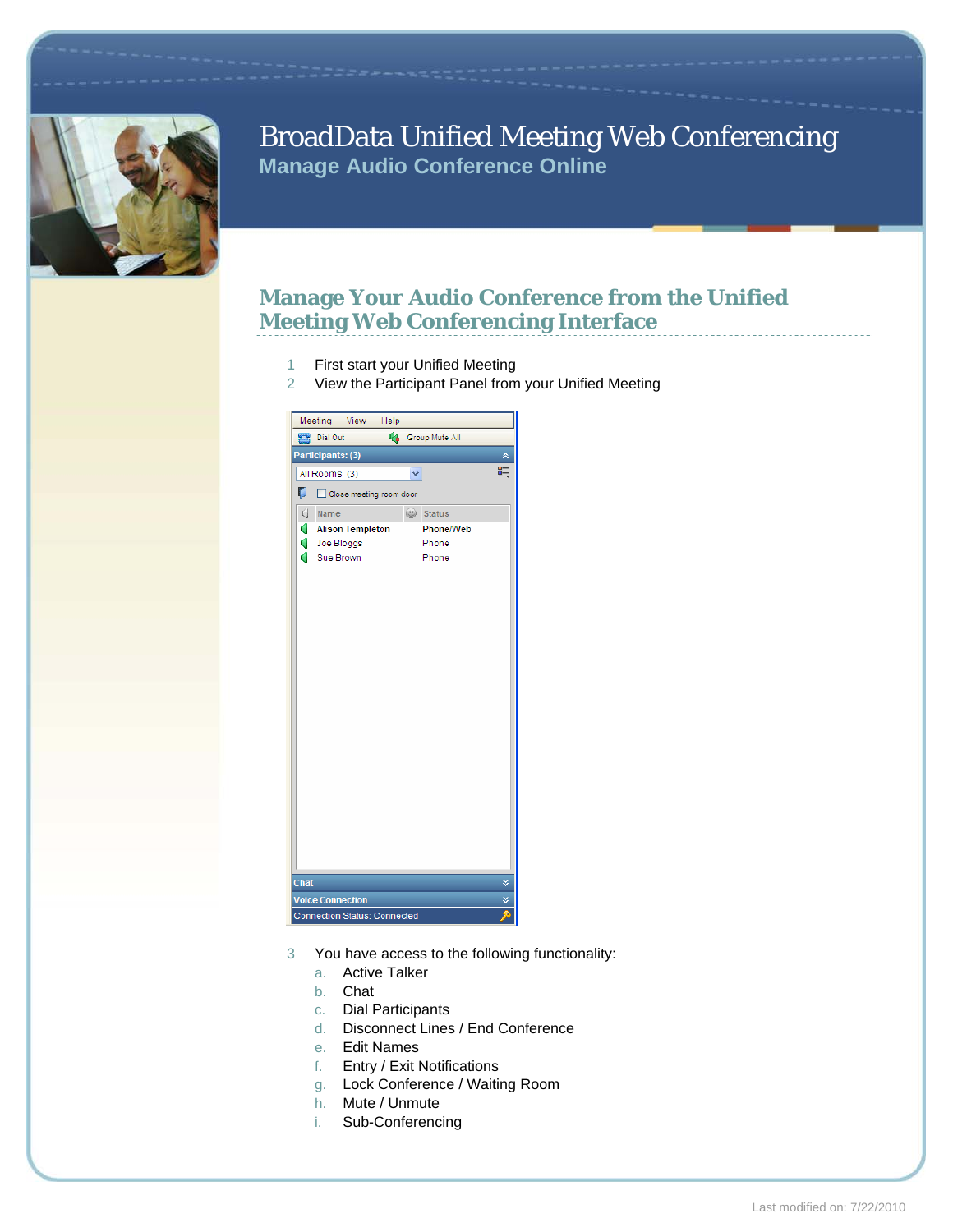## **Active Talker**

Active talked indicates who is speaking



#### **Chat**

Communicate with participants who have logged into the call

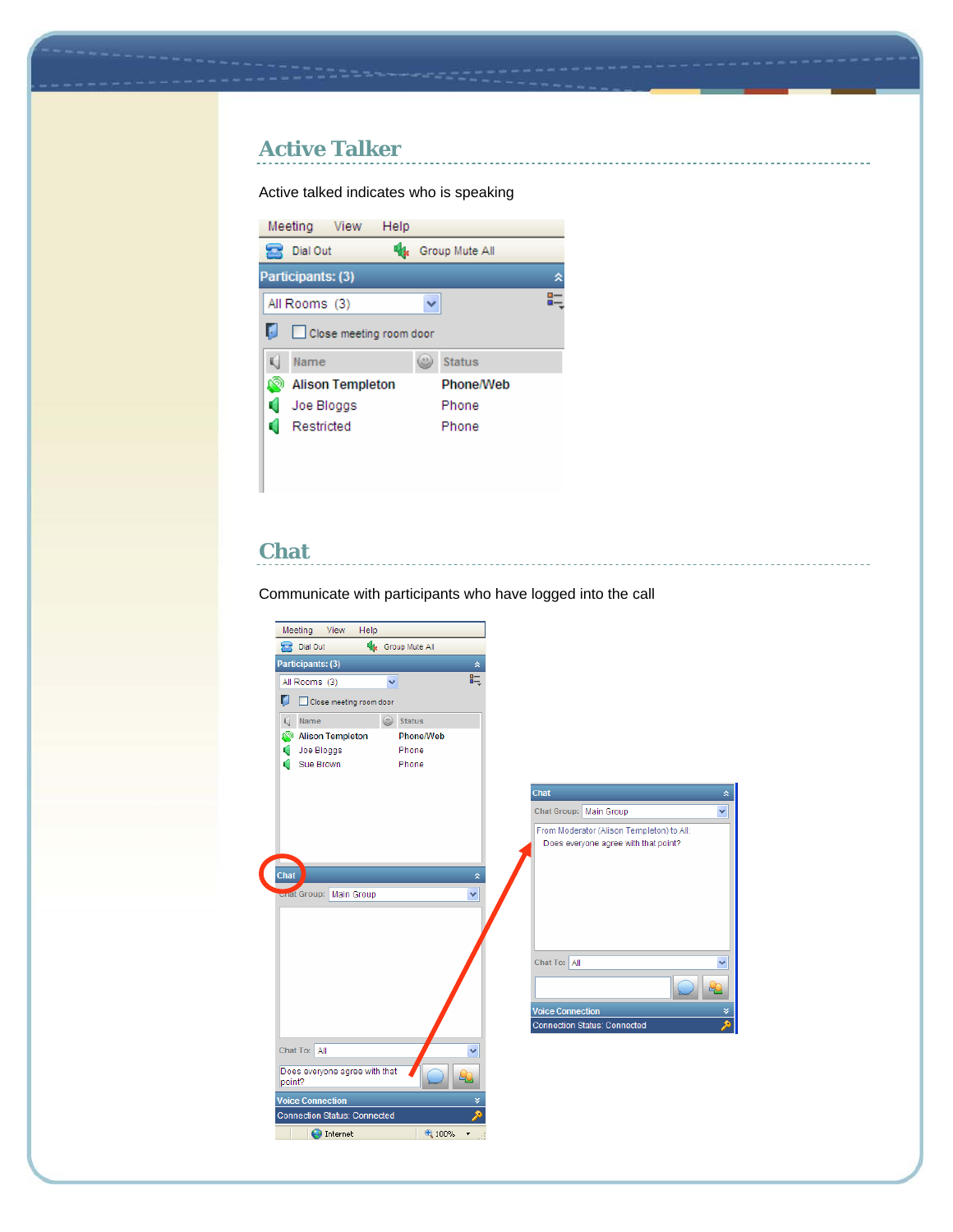## **Dial Participants**

Dial out to participants to join your call:

- Select **Dial Out** in Menu bar
- Enter participant's details
- Click **Dial**



| <b>Dial Participant</b> |            |                       |
|-------------------------|------------|-----------------------|
| Participant Name:       |            |                       |
| Joe Bloggs              |            |                       |
| Country:                |            |                       |
| United Kingdom (44)     |            |                       |
| Phone number:           | Extension: |                       |
|                         |            |                       |
|                         |            | Cancel<br><b>Dial</b> |
|                         |            |                       |

#### **Disconnect Lines**

Remove individuals from call, right click on participant and click on **Dismiss**

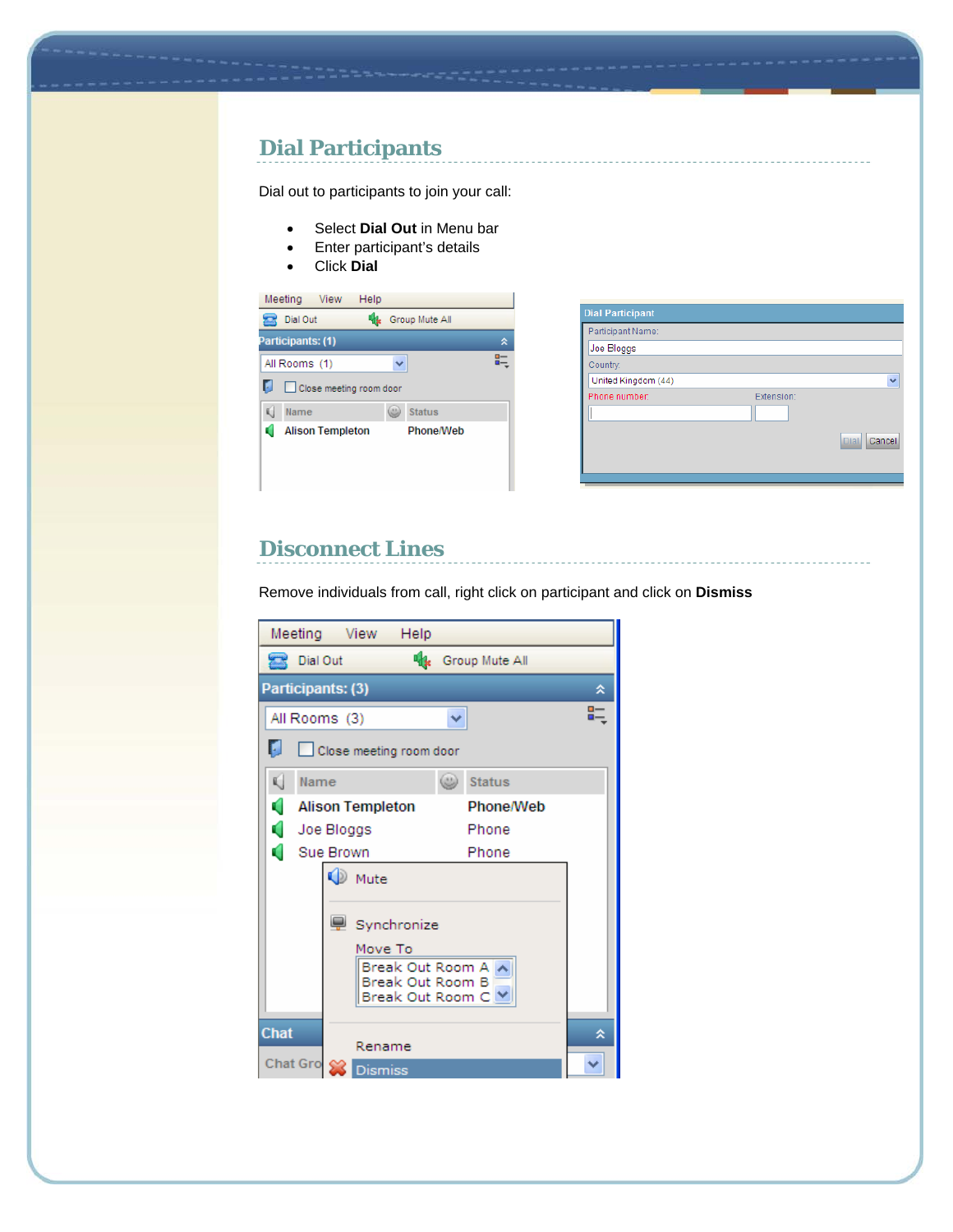#### **End Call**

End conference call

- Click **Meeting**
- Select **End Meeting**



#### **Edit Names**

Edit participant information to display names in Call Manager (initially Name column will show each participants' originating phone number)

- Right click on **Name**
- Click **Rename**

| Meeting<br>View<br>Help                            |   |                                          |  |
|----------------------------------------------------|---|------------------------------------------|--|
| Group Mute All<br>Dial Out                         |   |                                          |  |
| Participants: (3)                                  | 交 |                                          |  |
| $\checkmark$<br>All Rooms (3)                      | 眃 |                                          |  |
| Close meeting room door<br>ы                       |   | <b>Rename Participant</b>                |  |
| $\sqrt{ }$ Name<br>$\circledcirc$<br><b>Status</b> |   | Enter participant new name and click OK. |  |
| <b>Alison Templeton</b><br>Phone/Web<br>۵Ó         |   |                                          |  |
| Joe Bloggs<br>Phone<br>u                           |   | Sue Brown                                |  |
| Restricted<br>a<br>Phone                           |   |                                          |  |
| (D) Mute                                           |   | OK CANCEL                                |  |
|                                                    |   |                                          |  |
| <b>图 Synchronize</b>                               |   |                                          |  |
| Move To                                            |   |                                          |  |
| Break Out Room A<br>Break Out Room B               |   |                                          |  |
| Break Out Room C M                                 |   |                                          |  |
|                                                    |   |                                          |  |
| Rename                                             |   |                                          |  |
| <b>CONTROLLERS</b>                                 |   |                                          |  |
|                                                    |   |                                          |  |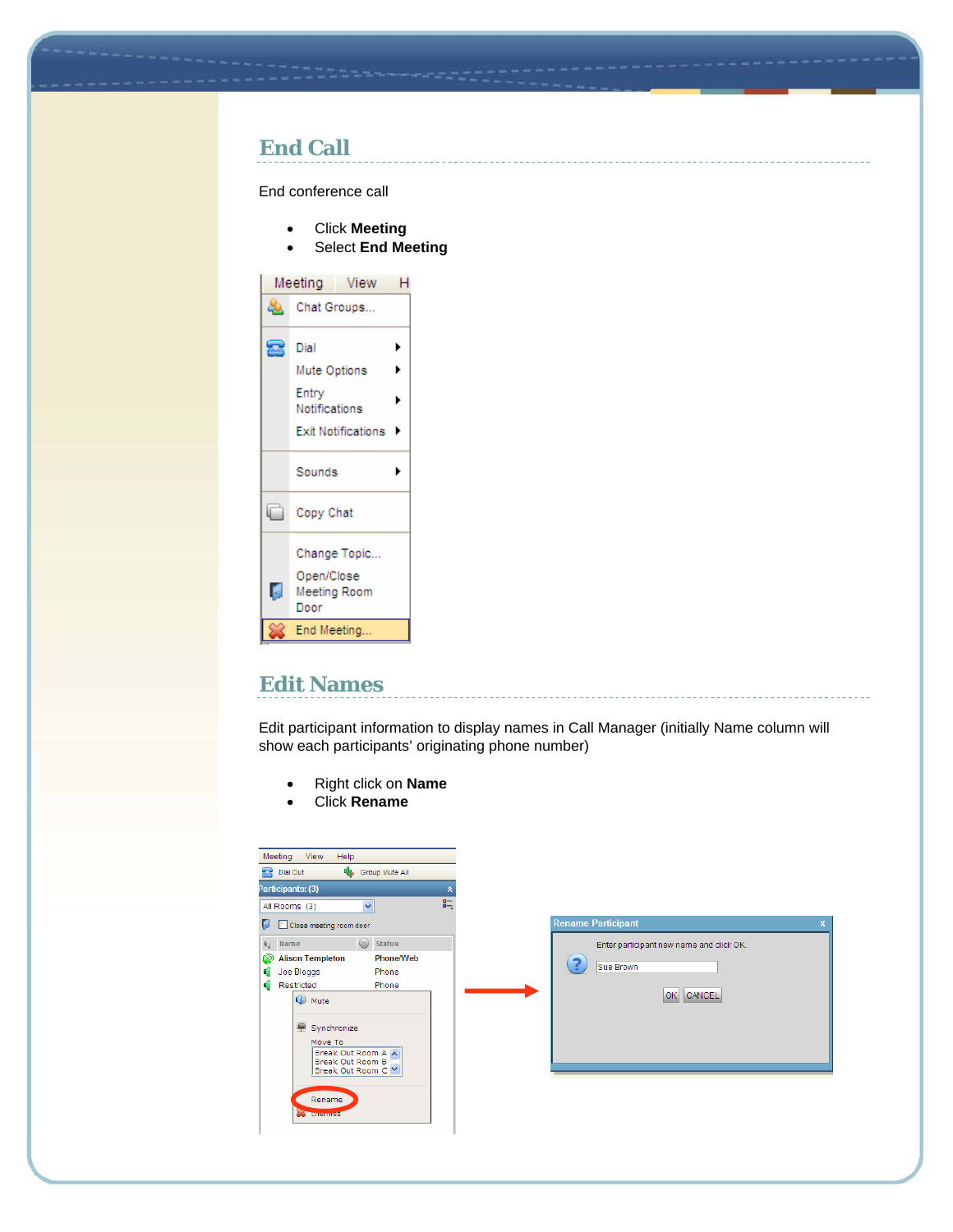## **Entry / Exit Notifications**

Control how participants enter and/or exit the conference call:

- Click **Meeting**
- Select **Entry Notifications** or **Exit Notifications**



#### **Lock Conference / Waiting Room**

Use the Meeting Room Door feature to stop unwanted participants from entering your call

|   | Meeting           | <b>View</b>             | Help |                |   |
|---|-------------------|-------------------------|------|----------------|---|
|   | Dial Out          |                         |      | Group Mute All |   |
|   | Participants: (3) |                         |      |                | ⋩ |
|   | All Rooms (3)     |                         |      |                |   |
| ы |                   | Close meeting room door |      |                |   |
| Ú | Name              |                         |      | <b>Status</b>  |   |
| a |                   | <b>Alison Templeton</b> |      | Phone/Web      |   |
|   | Joe Bloggs        |                         |      | Phone          |   |
|   | Sue Brown         |                         |      | Phone          |   |
|   |                   |                         |      |                |   |
|   |                   |                         |      |                |   |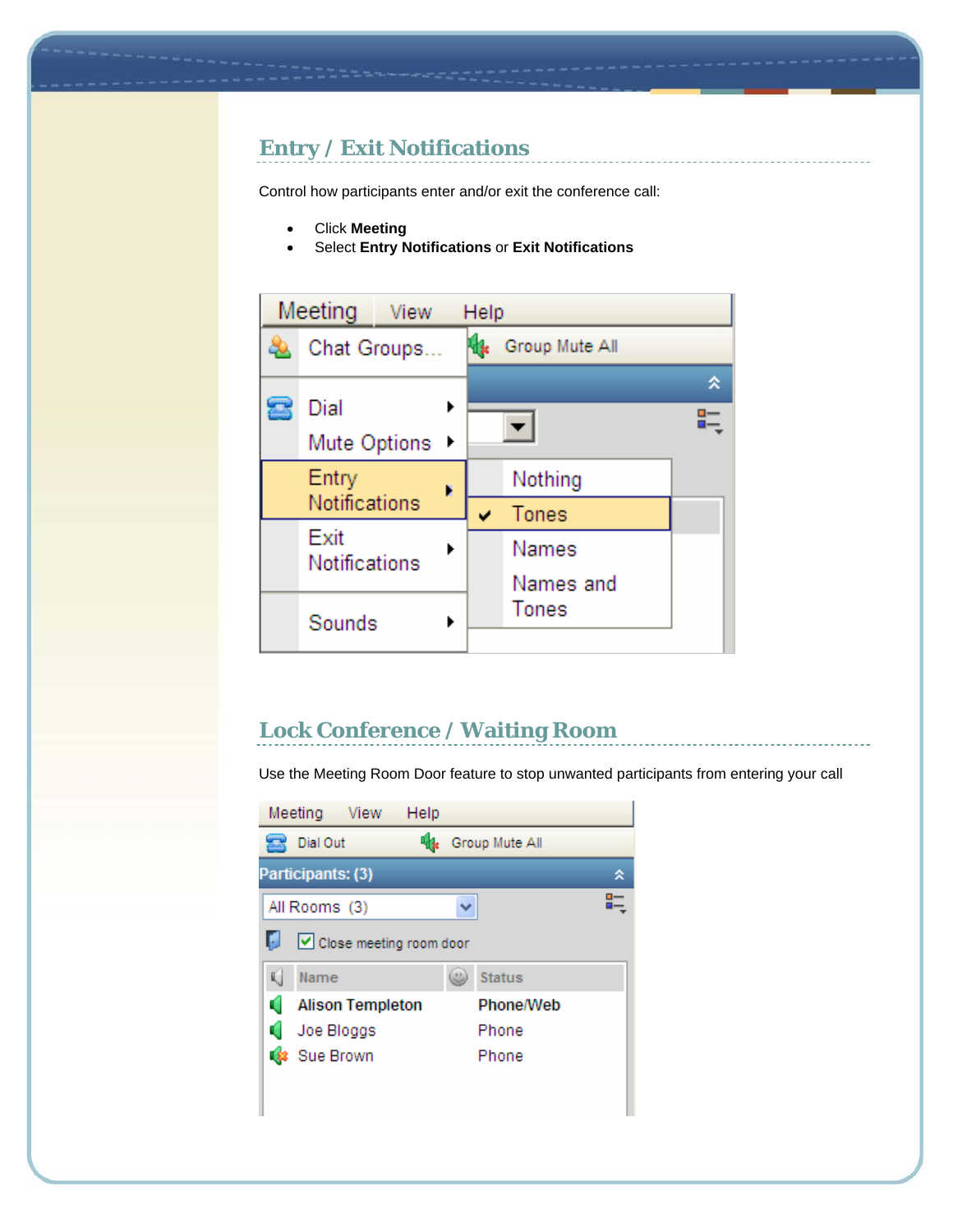## **Mute / Unmute**

There are a number of ways to mute / unmute participants

- Right click on the name and click **Mute**
- Use **Group Mute All** feature (Note that when using Group Mute All, Participants are able to unmute their lines individually by dialing #6. If you do not want to allow Participants to be able to unmute their line, use Lecture Mute All)



| Meeting<br>View<br>Help      |                  |   |
|------------------------------|------------------|---|
| Dial Out                     | Group Mute All   |   |
| Participants: (3)            |                  | я |
| All Rooms (3)                |                  |   |
| ы<br>Close meeting room door |                  |   |
| Name                         | <b>Status</b>    |   |
| <b>Alison Templeton</b>      | <b>Phone/Web</b> |   |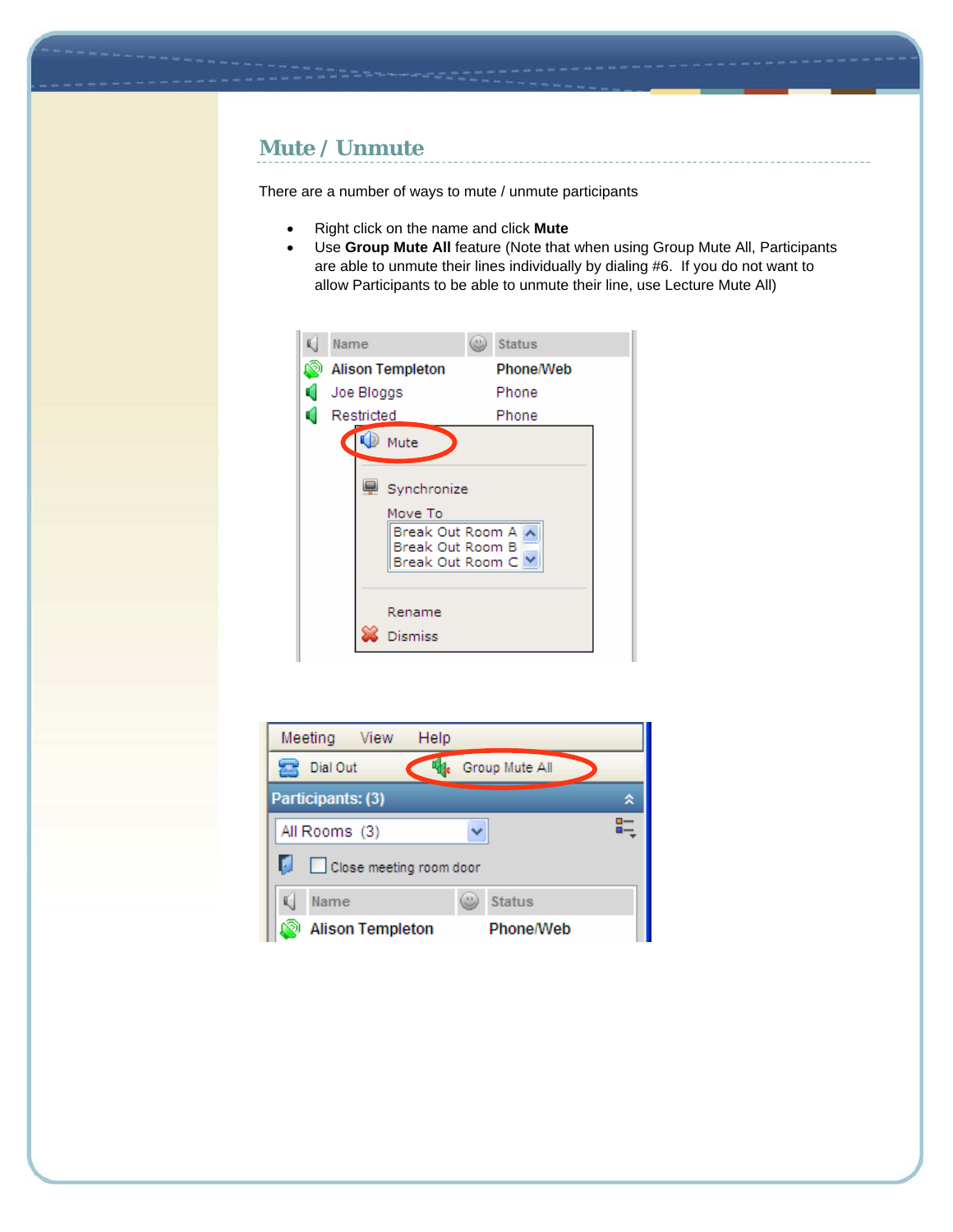## **Mute / Unmute (continued)**

- Click **Meeting**
- Drag down to **Mute Options**
- Select desired **Option** (note that when using Lecture Mute All, participants are **NOT** able to unmute their own audio by dialing #6



## **Sub Conferencing**

Move participants into separate sub-conferences

- Right click on **Name**
- Click on appropriate **Break Out Room** from list

| View<br>Help<br>Meeting                   |             |
|-------------------------------------------|-------------|
| <b>Extra Group Mute All</b><br>Dial Out   |             |
| Participants: (3)                         | 交           |
| $\checkmark$<br>All Rooms (3)             | 眃           |
| U                                         |             |
| Close meeting room door                   |             |
| Name<br>$\omega$<br><b>Status</b>         |             |
| <b>Alison Templeton</b><br>Phone/Web<br>ú |             |
| Joe Bloggs<br>Phone                       |             |
| Sue Brown<br>Phone<br>u                   |             |
| <b>O</b> Mute                             |             |
|                                           |             |
| Q<br>Synchronize                          |             |
| Move To<br>Break Out Room A               |             |
| Break Out Room B<br>Break Out Room C M    |             |
|                                           |             |
| <b>Chat</b><br>Rename                     | 交           |
| Chat Gro & Dismiss                        | $\ddotmark$ |